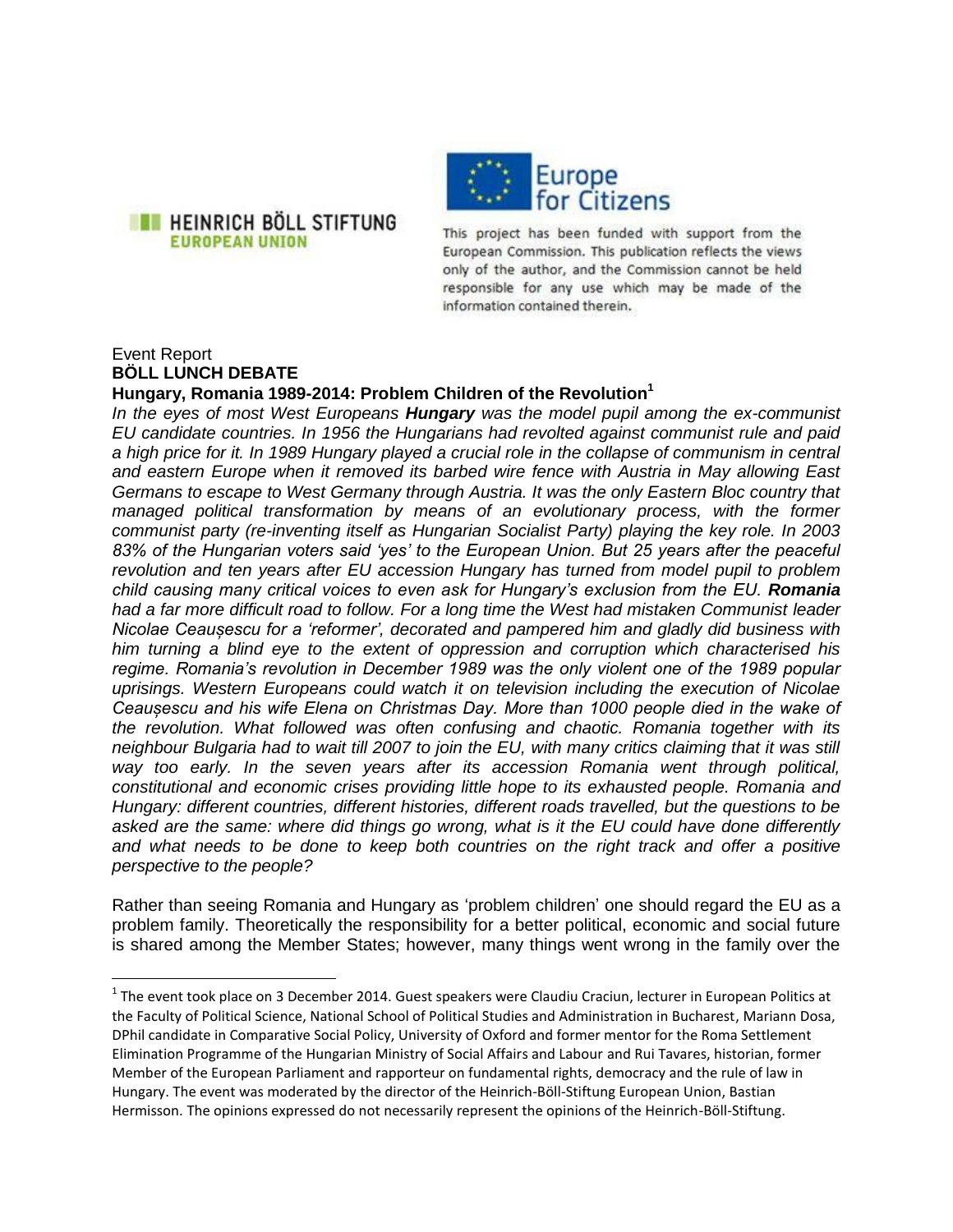past years. In the current situation, it is important to analyse specific developments in Member States in order to detect individual problems and achieve progress as a union.

#### **Romania: mistrust and disappointment**

The Romanian revolution of 1989 is increasingly questioned by many Romanians. A growing number of people now speak of a 'coup d' 'etat' rather than a revolution. During the 1989 revolution in Romania, the country was facing many obstacles and this was still the case at the point of accession to the EU in 2007. The continuation of the problems is the reason why some people consider the accession too early. One of the main issues when forming a new government in 1990 was that the mixture of reformed communists and democratic contenders still consisted of the old leaders, with Ion Iliescu as spearhead of the socialist party [PSD](https://de.wikipedia.org/wiki/Partidul_Social_Democrat) (Partidul Social Democrat). In fact, they were still the old communist political elites who had switched sides during the revolution and whose political programme was not left-wing at all. On the anti-communist side, a coalition of civic, liberal and conservative groups emerged who were trying to break with the old regime. Both political groups were pro-Western. Whereas the right endorsed a quick transition and reforms, the left was in favour of slower changes.

The transition went through violent phases. In the early 1990s it was the 'Piata Universității' movement', a group of people demonstrating for more democracy and against Iliunescu and his social democrats whom they saw as a mere continuation of the Communist Party that developed into the first important civic mass movement. Their demonstration on the University Square in Bucharest was crushed by state police in co-operation with organised miners recruited from Valea Jiuliu.

The main narrative in Romania's transition became the integration of Romania into the European market economy. This proved to be difficult because the communist modernisation paradigm had linked urban development to the urbanisation of the country which meant that small and medium cities that had grown due to the industry boost now were destined to shrivel. The decline in industrial output paved the way for the economic migration of Romanians towards the EU. The reforms took place too quickly for the economy to adapt; thus a relief of pressure could only be achieved when work-related migration was made possible.

The privatisation process was a combination of economic destruction corruption and pressure from the EU to implement its economic conditionality. At the moment 90% of industrial exports are produced by foreign companies who often come to Romania not because of the quality of infrastructure or the investments in research and development but because of cheap labour cost, which is a problem.

When it comes to political and administrative reforms, changes were made faster but they were just as problematic. The administrative system fell under the competitive and conflictual influences of the political parties who had concentrated power in local governments where the protection of civil servants is weak. Consequently, the democratic concept of decentralisation failed in this respect. While political parties organise themselves around political and administrative centres of power, the basic idea of a programmatic-ideological organisation got lost. This is the reason why – as the polls show – the trust in political parties is distressingly low and amounts to only 10 to 15% whereas the trust in the parliament amounts to 20%. On the other end of the scale are the church and the army in whom 60% of the population trusts. This tells us a lot about the political culture and the political institutions in Romania. Romania today is a low-chance democracy in the sense that the institutions which are fundamental for the democratic process like political parties and the parliament are held in such low esteem.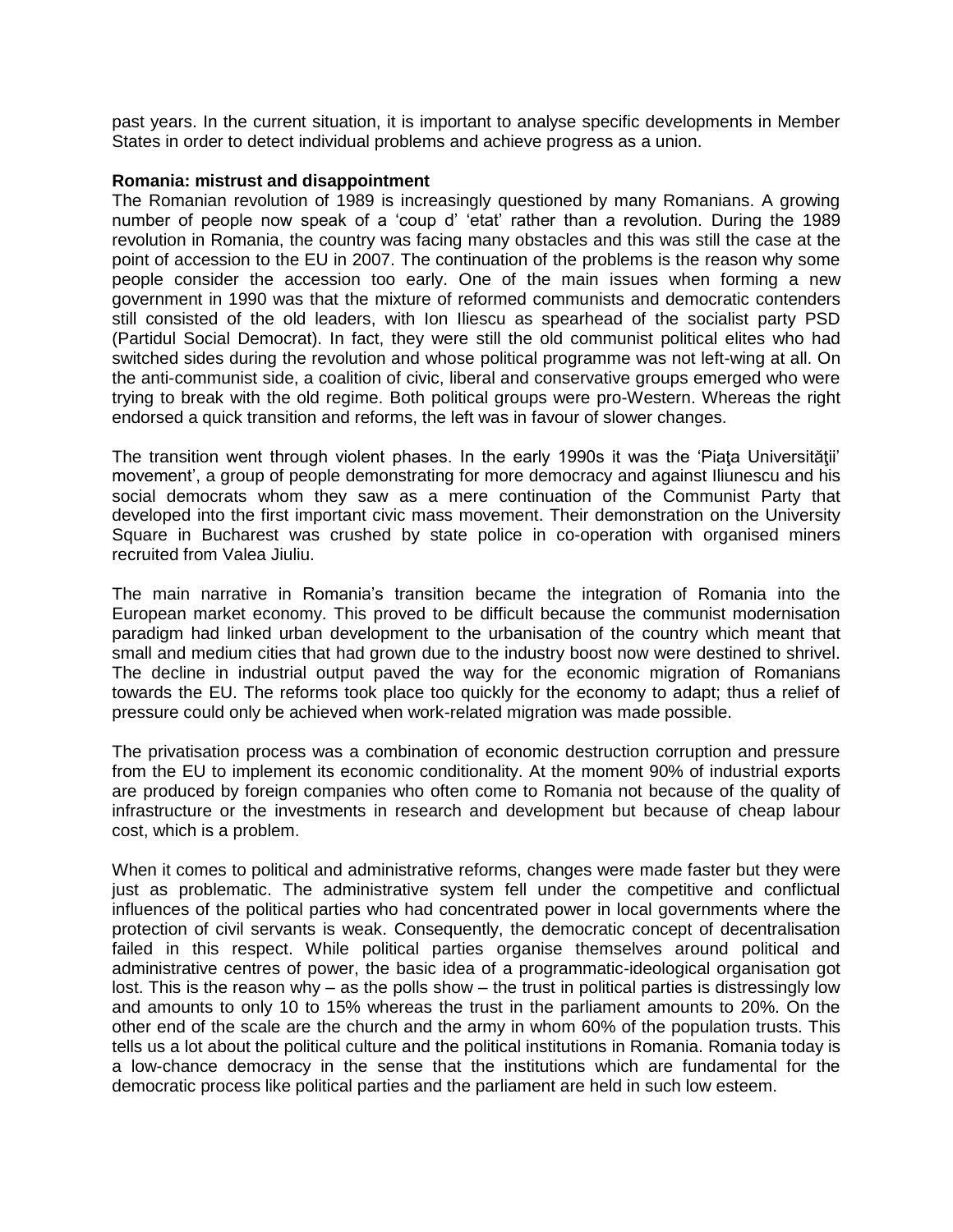However, the disappointment about the government has not turned into Euroscepticism. This could still be an effect of the situation under communism when Romania defied Soviet influence focussing on a more national narrative and thereby becoming a preferred partner for the West. Yet, there are some political and economic concerns regarding the EU. There is political concern against the Mechanism for Cooperation and Verification. The European Commission issued the MCV in order to close the reform gap in the areas of justice and home affairs and to ensure that the reforms continue. The mechanism actually raised doubts about the Romanian state's institutional capacities and its political desire for reform. Still, the MCV is in fact a breach of the equal treatment of Member States guaranteed in the treaties because it applies only to Romania and Bulgaria. In that respect, mistrust is reaped where it is sowed. Romanians also show some sullenness in respect of the EU as they see the EU as an economic core that mistreats its periphery while exploiting its resources. Still, in spite of everything, EU integration is still seen as the ideal path towards stability and a reliable instrument to prevent crises.

On the downside, with the accession to the EU in 2007, Romania also became the victim of the economic and financial crisis that hit the continent later and spilled over to the country. So instead of development, Romanians experienced a prolonged crisis which was reinforced by the centre-right government that imposed harsh austerity policies. The impact of the crisis resulted in reform fatigue and made society and elites unable to find a new consensus on important strategic issues. In addition to the mistrust of Romanian citizens towards their government, the international community leaves only little room for participation and political alternatives which leads to Romanians turning to their past and forgetting about their revolutionary power. Maybe it is time for another revolution. This is not an impossible project; the recent election of an ethnic German Lutheran to become president who is married but has no children shows that Romanians are not necessarily bound to their political and social traditions and eager for change and are ready to choose a more unconventional approach in order to achieve it.

## **Hungarian democracy – a lack of participation**

Looking at the developments in Hungary, there are some concerns regarding democracy issues the country has in common with Romania. Because the Hungarian transition was not an act of participation or a democratic process, it is little surprising that Hungary still has problems with its democracy. The transition was lead by an elite consisting of liberals, conservatives and foreigners among which many economists. The legitimacy of the system is fading more and more because people cannot relate to a system in whose construction they could not take part. Because of the lack of civil participation, the interests of people were not addressed and consequently not enforced by law. Democracy as a social construct should have been discussed from the start; what it means, what kind of democracy it is Hungarians wants. This act of deliberation would have created a strong foundation for democracy but the contrary happened. The opinion prevails that there was a trade-off during the transition: before, people had many social rights and social security but no political rights and after the transition, people have political rights which are laid down by law but the price they paid was a significant diminish of their social rights. This is, indeed, a very narrow interpretation of fundamental rights because social rights cannot be separated from political rights completely. In some cases there was not even a trade-off, some people did not gain more political rights in exchange for giving up social rights, which makes them citizens by law but they lack means of being able to exercise their rights. There is a massive misbalance between social and political rights which causes inequality for many Hungarian people. What they need is access to information and access to other means to participate in public life. When talking about democracy, one has to talk about the welfare state, too. Both are interrelated issues because a welfare state should empower people to be able to exercise their civil rights. This discourse is missing in Hungary. Just as in